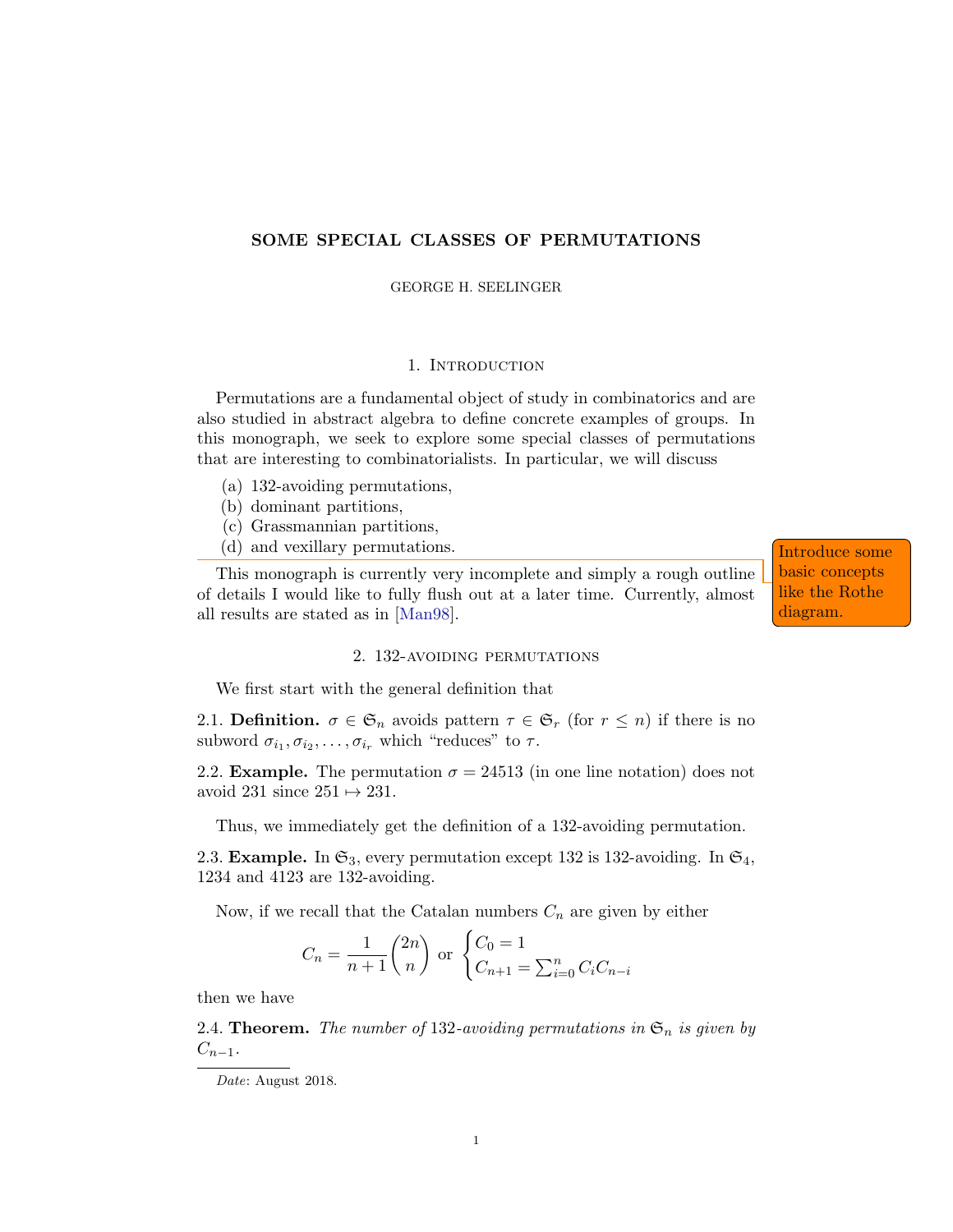Proof. This is a classic combinatorics homework exercise and so will be left to the reader. Perhaps some hints will be given by the propositions that follow.  $\Box$ 

2.5. Lemma. For a 132-avoiding permutation  $\sigma$ , there is no triple of integers  $i < j < k$  such that  $\sigma_i < \sigma_k < \sigma_j$ .

2.6. Proposition. There is a bijection mapping 132-avoiding permutations in  $\mathfrak{S}_n$  to Dyck paths of length  $2n$ .

*Proof.* Given a Dyck path  $\pi$  with  $(1, 1)$  the top left square, we will construct a Rothe diagram for  $\sigma$  which is 132-avoiding.

- (a) Place an X in each "removable corner" below the path  $\pi$  and put in the appropriate ·'s.
- (b) Moving top to bottom, place  $X$  in westernmost empty sequence below  $\pi$  (and fill as appropriate). Note that since  $\pi$  never falls below the diagonal, there will be n rows and columns below  $\pi$ .

Note first that

π = UUUU · · ·UR · · · RRRR 7→ × · · · · × · · · · × · · · · × 7→ σ = id

which is 132-avoiding. Otherwise, if  $\pi$  is not of this form, then the cell  $(1, 1)$ is above  $\pi$ . Next, if  $i < j < k$  and  $\sigma_i < \sigma_j < \sigma_k$ , we have a configuration with disconnected cells, which cannot be a Dyck path since no pair of cells can be disconnected.

|          |          |          |          | $\times$ |          |
|----------|----------|----------|----------|----------|----------|
|          |          |          |          |          | $\times$ |
| $\times$ |          |          |          |          |          |
|          |          | $\times$ |          |          |          |
|          | $\times$ |          |          |          |          |
|          |          |          | $\times$ |          |          |

 $\Box$ 

2.7. Proposition. There is a bijection between 132-avoiding permutations and 321-avoiding permutations.

### 3. Dominant Permutations

3.1. Definition. A permutations  $\sigma \in \mathfrak{S}_n$  is a *dominant permutation* if it has partition Lehmer code, that is

$$
c(\sigma) = (\ell_1, \ell_2, \ldots, \ell_{n-1})
$$
 with  $\ell_1 \geq \ell_2 \geq \cdots \geq \ell_{n-1}$ 

3.2. **Example.** An example of a dominant permutation is  $\sigma = 6324571 \in \mathfrak{S}_7$ since

$$
c(\sigma)=(5,2,1,1,1,1)
$$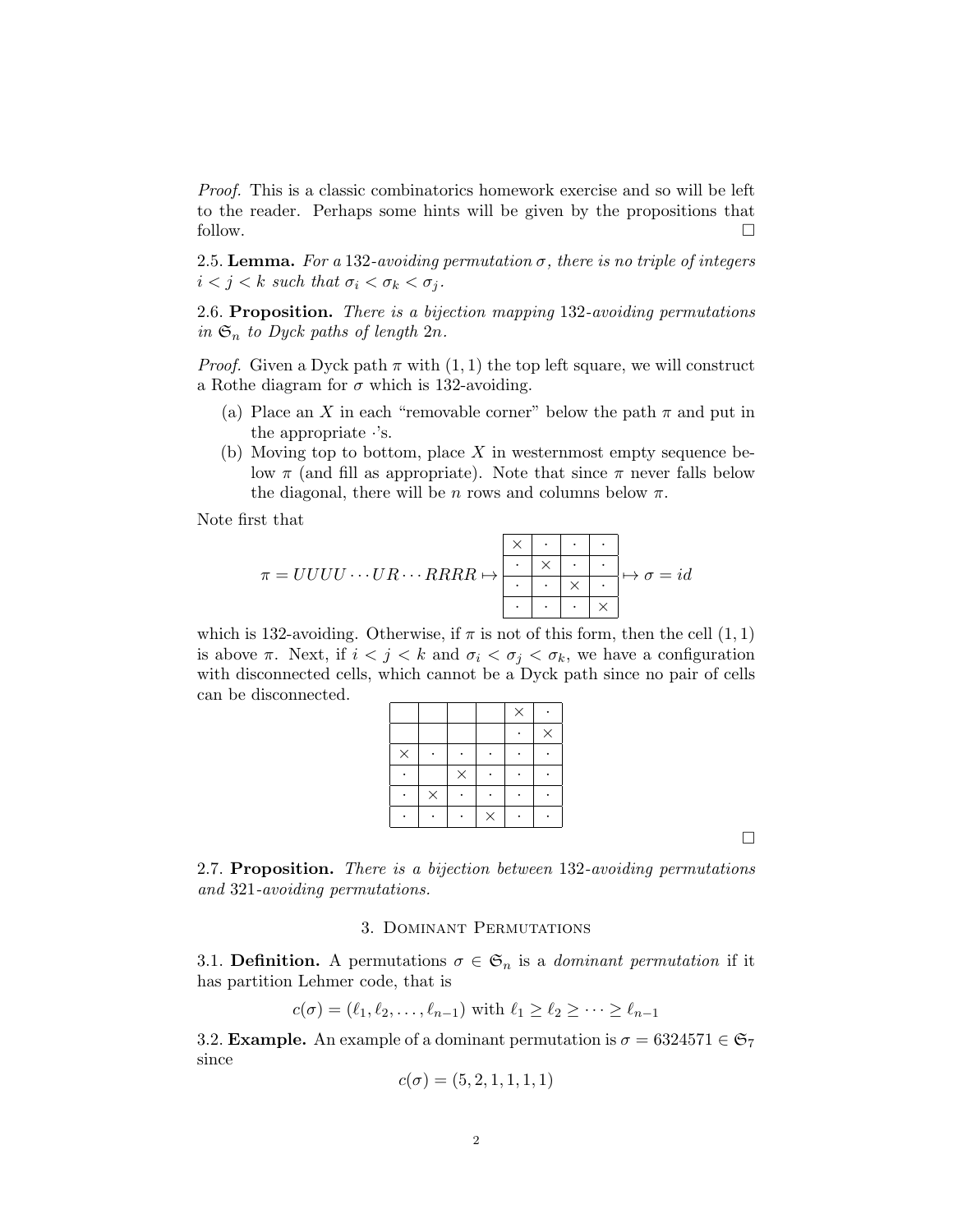Interestingly, the Rothe diagram of  $\sigma$  given below exhibits the Ferrers diagram of the partition  $5, 2, 1, 1, 1, 1$ .

|          |          |          |          |          | $\times$ |          |
|----------|----------|----------|----------|----------|----------|----------|
|          |          | $\times$ |          |          |          |          |
|          | $\times$ |          |          |          |          |          |
|          |          |          | $\times$ |          |          |          |
|          |          |          |          | $\times$ |          |          |
|          |          |          |          |          |          | $\times$ |
| $\times$ |          |          |          |          |          |          |

3.3. Proposition. A permutation is dominant if and only if the cells above its Rothe diagram are the Ferrers diagram of a partition (in English convention).

Proof. A common fact about Rothe diagrams is that the number of empty boxes in column  $i$  is the *i*th entry of the Lehmer code. Thus, since the transpose of the Rothe diagram is the Rothe diagram of  $\sigma^{-1}$  and such a transposition conjugates the embedded Ferrers diagram, we get that such a Rothe diagram gives a dominant permutation.  $\int$  Prove the con-



### 4. Grassmannian Permutations

4.1. Definition. A permutation  $\sigma \in \mathfrak{S}_n$  is called *Grassmannian* if  $\sigma$  has at most one descent. In other words, there is at most one integer r such that

 $\sigma_1 < \sigma_2 < \cdots < \sigma_r$  and  $\sigma_{r+1} < \sigma_{r+2} < \cdots < \sigma_n$ 

4.2. **Example.** The permutation  $\sigma = 245813679$  (in one line notation) has a descent at 8. Furthermore, it has code

$$
c(\sigma) = (1, 2, 2, 5, 0, 0, 0, 0)
$$

4.3. Lemma. A Grassmannian permutation  $\sigma$  with Lehmer code  $c(\sigma)$  =  $(\ell_1, \ldots, \ell_{n-1})$  has

$$
\ell_1 \le \ell_2 \le \cdots \le \ell_r \le n-r \text{ and } \ell_{r+1} = \cdots = \ell_{n-1} = 0
$$

Proof. If either of these conditions fails, there must be more than one descent since a Grassmannian permutation must have entries (in one line notation) increasing up to  $\sigma_r$  and then increasing again from  $\sigma_{r+1}$  to  $\sigma_n$ .

4.4. Proposition. Grassmannian permutations are in bijection with partitions inside an  $r \times n - r$  rectangle.

4.5. Definition. A permutation is called bigrassmannian if it is Grassmannian and its inverse is Grassmannian.